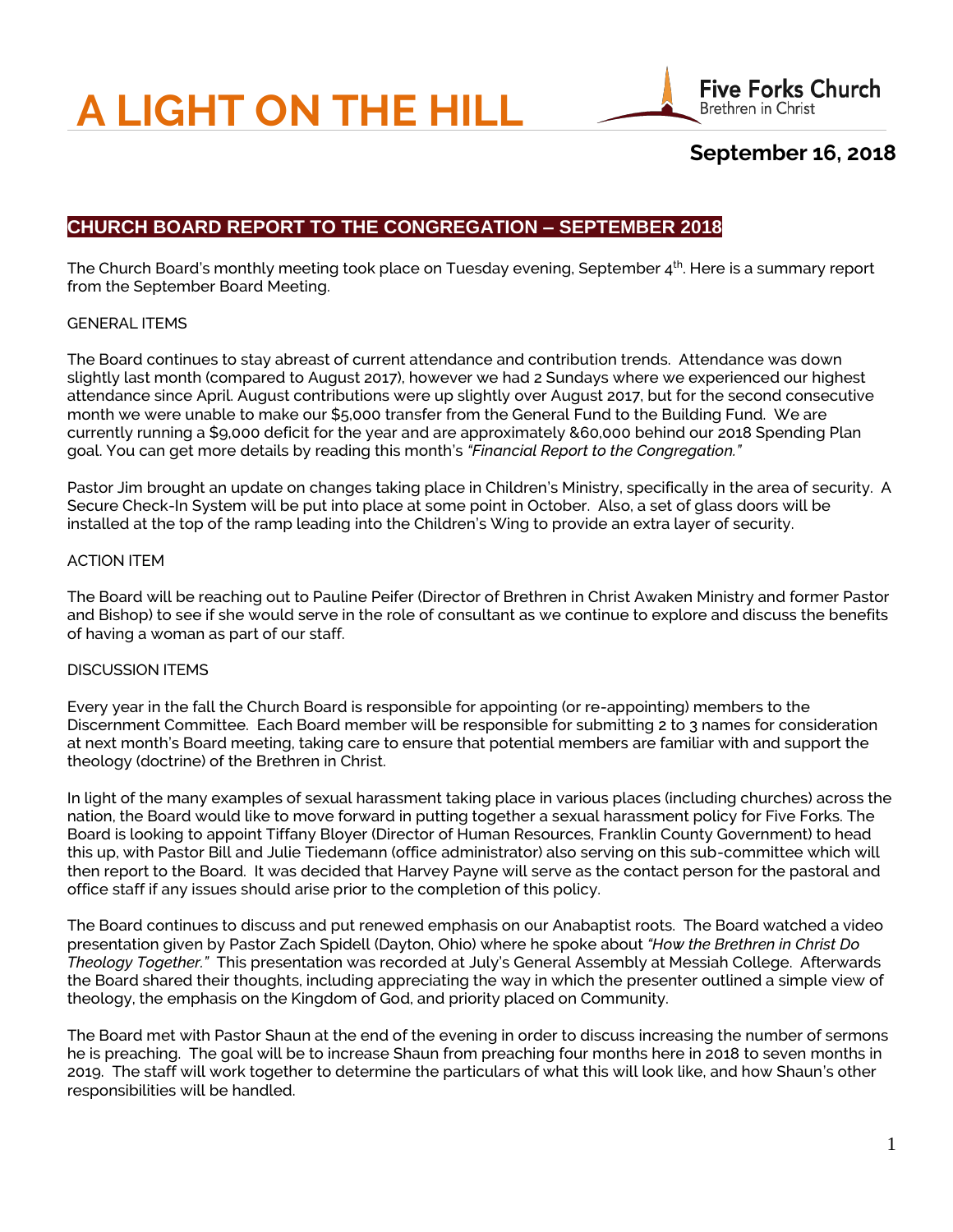Your Church Board consists of … Staff: Bill Shank, Shaun Kipe. Congregational Representatives (elected at Annual Council): Peggy Dawson, Sandy Gray, Matt Nolt, Harvey Payne, Angie Petersheim, Todd Smith, Joel Wenger, Lin Yoder. Deacon Representative: Mike Garland. Church Treasurer: Gene Gorman. Recording Secretary: Christina Martin (non-voting).

## **FINANCIAL UPDATE – AUGUST 2018**

Overview: We ended the month of August with a deficit of \$9,795. Because of this we were not able to transfer (for the second consecutive month) \$5,000 from our General Fund to our Building Fund. The Finance Committee met on Thursday evening, September 6<sup>th</sup> to look at our overall financial picture. We are 68% of the way through 2018 and our expenses are running at 64%, and so expenses are not out of hand. The deficit is due to a decline in contributions of approximately \$60,000 compared to last year at this time. The Finance Committee is asking that ministries first contact the church office if looking to spend in excess of \$500 during the month of September.

GENERAL FUND

#### SUMMARY FOR THE MONTH

Balance August 1, 2018 = 4716.48

August Contributions = 79,353.45

Weekly Goal = 21,501

| August 5 = 18,593 | August 12 = 24,761 |  |
|-------------------|--------------------|--|
|-------------------|--------------------|--|

August 19 = 18,671 August 26 = 17,329

August Expenses = 93,865.85

Balance August 31, 2018 = (-9,795.92)

### SUMMARY FOR THE YEAR (2018 Spending Plan) Year to Date Goal = 731,068

Year to Date Actual = 666,639 Over/Under YTD Goal = (-64,699)

#### BUILDING FUND

Balance August 1, 2018 = 178,337.91 August Contributions = 2,034.92 Balance August 31, 2018 = 180,372.83

## SPECIAL ACTIVITIES FUND Balance August 1, 2018 = 232,689.29

August Income = 37,653.25 August Expenses = 12,577.55 Balance August 31, 2018 = 257,764.99

#### CONTINGENCY FUND

Balance August 1, 2018 = 159,079 2018 Gains = 660.00 August Expenses = 30,000 (Transfer to Special Activities Fund: Church Security) Balance August 31, 2018 = 129,745

### SPECIAL BENEVOLENT FUND

Balance January 1, 2018 = 287,856 2018 Gains = 6,810 Balance July 31, 2018 = 294,666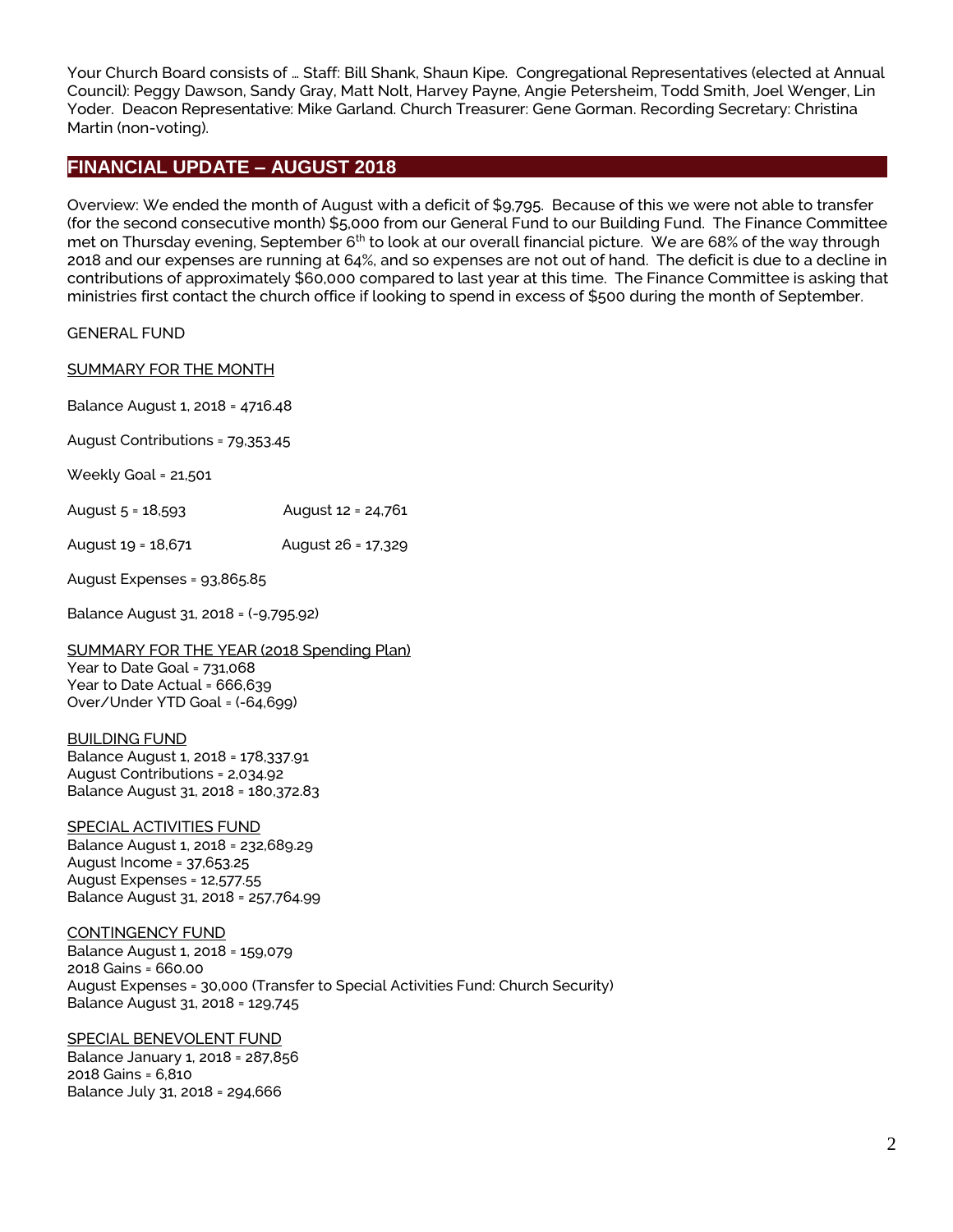# **FIVE FORKS CHURCH AUCTION!**

THURSDAY, SEPTEMBER  $27<sup>th</sup>$  in the MP Room

Silent Auction and Food – 5:00pm Live Auction – 6:00pm

Each year, the Five Forks Church Auction has raised money to help pay down our mortgage. Since the mortgage has been paid off, the proceeds from this year's auction will go into the Building Fund, which includes the hope of a future Youth Center for our teens.

We are asking each member of our congregation to consider how you might be able to donate to the auction:

- You might be willing to purchase a *new item or to make an item or food item* to be auctioned off.
- You might be able to donate services (i.e. babysitting, cleaning, car repair/maintenance services, lawn mowing, etc)
- You might consider asking a business which you patronize to make a donation to the auction.

Here are some examples of items that have been donated in the past:

A Cord of Wood, Beef to be Butchered, Pumpkins, Potted Flowers, Gift Certificates, Cake-a-Month, Pie-a-Month, A Meal, Quilts, Afghans, Wooden Furniture, A Picnic Table, A Time-share Condo or Cabin, Event Tickets…

As you can see, there are many creative options to choose from. How could you use your talents or skills?

If you would like to donate an item or service to the auction, please complete the flyer that was placed in your mailbox and return to Melissa Mitchell's mailbox. There are extra forms available at the information desk in the upper lobby.

Questions, please contact Melissa Mitchell at 717-977-9078 or email her at smitch466@qmail.com.

## **"WHEN THE STORMS RAGE" EVENT**

Saturday, October  $6<sup>th</sup>$   $\ldots$  11:00am – 2:00pm in the MP Room

Do you battle depression and feel like you are all alone? Does anxiety and worry have you living in constant fear? Come out and hear two fabulous speakers, Barb Lange and Diane Swan speak to us about their experiences and give us encouragement and hope that we are not alone. God is always with us! God is always there to help with the anxiety and worry.

There will be door prizes and a light lunch. This is a free event so please come out and see that YOU'RE NOT ALONE, and you can LIVE FEARLESSLY!

If you would like to attend, please RSVP to Jodi Martin at <u>the4martins@hotmail.com</u> by October 1st.

We hope you can join us!

### NEEDED

We are looking to see if anyone in our congregation is able to donate a full size bed frame and mattress, couch, chair, kitchen table and chairs as well as a washer and dryer for someone in our community. If so, please contact the church office at 717-762-2991.

## **THANK YOU!**

Thank you for the cards, spoken sympathy and flowers regarding the passing of my father in Michigan. I ask for prayers for my mother (91) as she adjusts to moving into an assisted living facility in October – Lorriane Mishler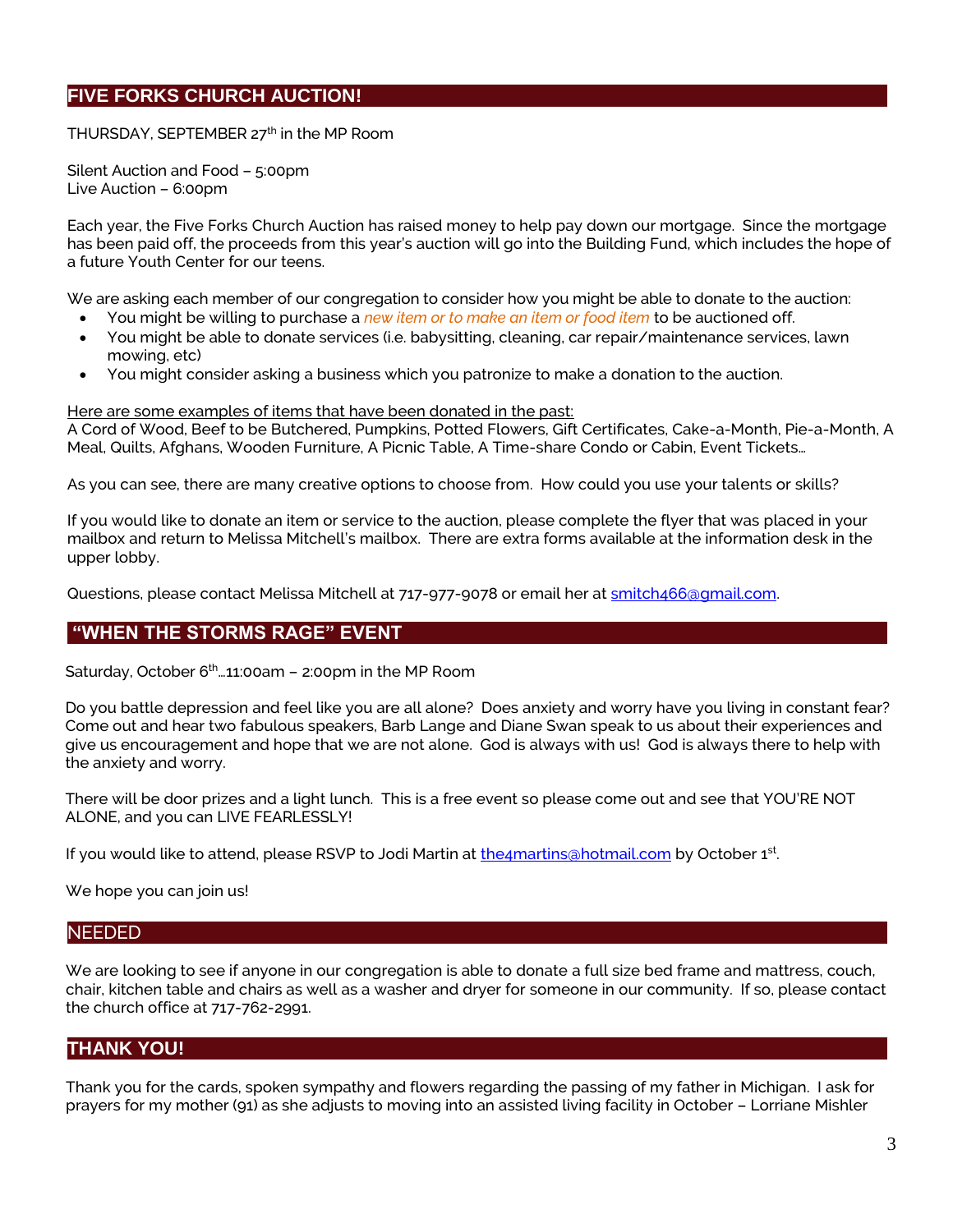# **THIS WEEK AT FIVE FORKS**

| Sunday, September 16    | Prayer Hour6:45am (C2)                                                    |
|-------------------------|---------------------------------------------------------------------------|
|                         | Café…7:00am – 11:00am                                                     |
|                         | <b>Morning Messages:</b>                                                  |
|                         | Aud. (8:00, 9:30 & 11:00m) – Pastor Ray – Scripture: Hebrews 12:1-3       |
|                         | Chapel (11:00am) - Pastor Shaun - Scripture: Genesis 22                   |
| Monday, September 17    | Men's Prayer Group5:45am (Chapel)                                         |
| Tuesday, September 18   | Men's Prayer Group6:30am (Chapel)                                         |
|                         | Ladies Exercise Class1:30 - 2:30pm (Chapel Basement)                      |
|                         | Celebrate Recovery6pm (café); 7pm (large group meeting); 8pm (open share) |
| Wednesday, September 19 | Women's Bible Study9:00 - 11:00am (Chapel)                                |
|                         | Youth6:45 – 8:15pm                                                        |
|                         | Awana6:45 - 8:15                                                          |
|                         | Bible Study, Pastor Brian7:00pm (Chapel)                                  |
| Thursday, September 20  | Ladies Prayer Hour…6:30 - 7:30am (Chapel)                                 |
|                         | Ladies Exercise Class1:30 - 2:30pm (Chapel Basement)                      |
|                         | New Hope Shelter "Celebration of Hope" Benefit Banquet 6:30pm (MP Room)   |
|                         | Bible Study, Pastor Brian7:00pm (Chapel)                                  |
| Saturday, September 22  | Celebrate Recovery Connection Event9:00am                                 |
| Sunday, September 23    | Prayer Hour…6:45am (C2)                                                   |
|                         | Café…7:00am – 11:00am                                                     |
|                         |                                                                           |
|                         | <b>Morning Messages:</b>                                                  |
|                         | Aud. (8:00, 9:30 & 11:00m) - Pastor Ray - Scripture: Psalm 142            |
|                         | Chapel (11:00am) - Pastor Shaun - Scripture: Genesis 25; James 2          |

## **HEALING PRAYERS**

*(Those who have been hospitalized or underwent surgery/procedures this week.)*

John Frain Harley Smith

## **FOOD PANTRY SEPTEMBER "ITEM OF THE MONTH"**

Canned Meat (Tuna, Salmon, Chicken, Etc.) *(Place donations in the orange container in the lower lobby.)*

## **OPERATION CHRISTMAS CHILD SEPTEMBER "ITEM OF THE MONTH"**

Monetary donations for shipping costs (If donating by check, please make check payable to Five Forks Church with Operation Christmas Child in the memo line.) *(Place donations in the designated boxes in the lower and upper lobbies.)*

| <b>ATTENDANCE</b>   |                                                                                                                                                                                                                            |
|---------------------|----------------------------------------------------------------------------------------------------------------------------------------------------------------------------------------------------------------------------|
| Sunday, September 9 | Sunday's Worship Total = 538<br>$8:00$ Auditorium = 110<br>$9:30$ Auditorium = 227<br>$11:00$ Auditorium = $132$<br>11:00 Chapel = $55$<br>Bible Connection = 9<br>Nursery (9:30 & 11:00) = 5<br>Total Sunday School = 269 |